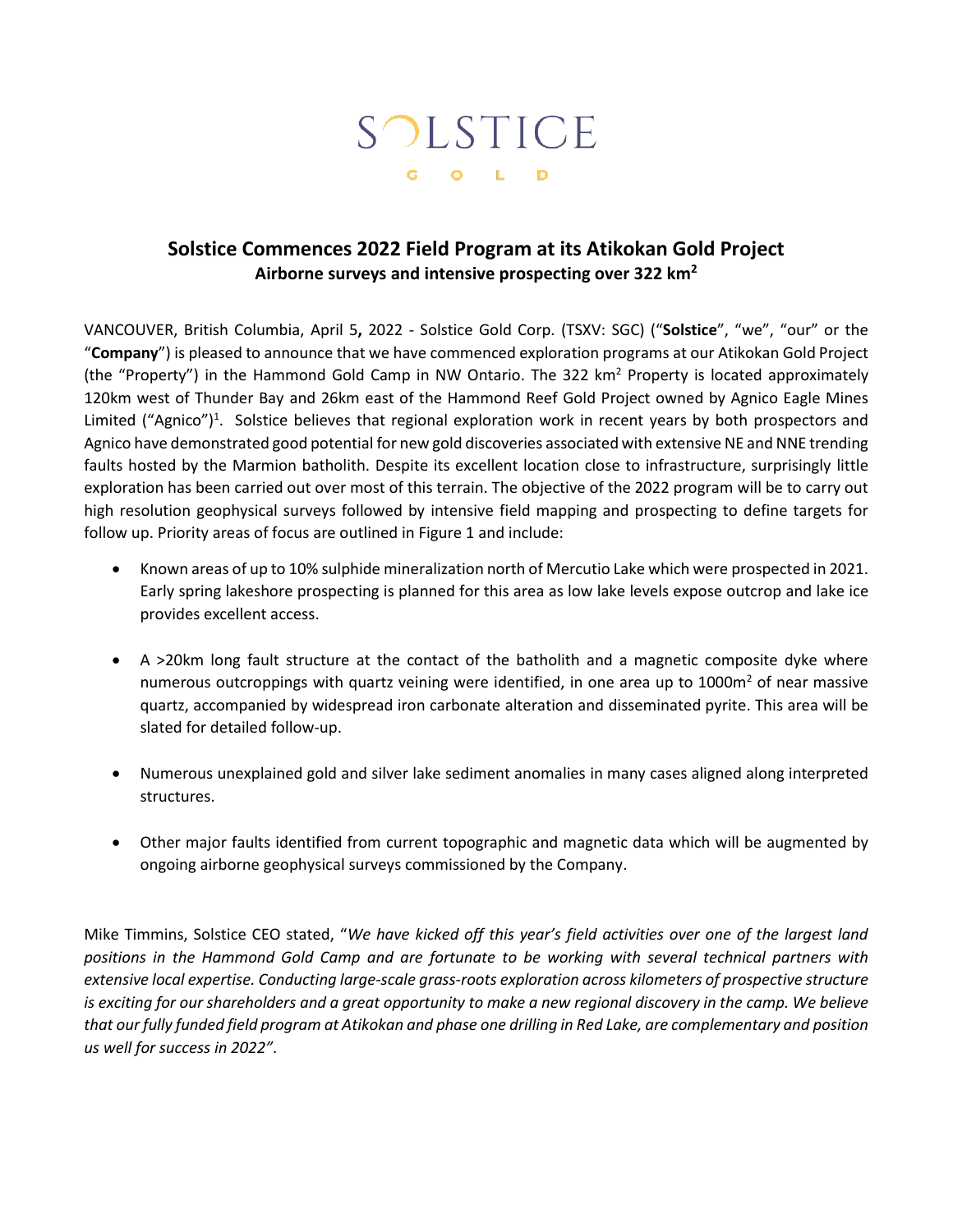David Adamson, Solstice Chairman stated, "*Our Atikokan Gold Project represents a rare opportunity in the prolific Superior Province of Ontario. It is markedly underexplored compared to other terrains in the shield that host existing, large gold deposits. Recent discoveries in the Atikokan area, including our own work, point to the potential for additional mineralization along numerous major structures which are only now emerging as potential hosts for gold mineralization. For these reasons, we moved quickly to establish a commanding land position in the area. The combination of experienced 'boots on the ground' mapping and prospecting skills with modern exploration techniques is designed to fast-track exploration towards drill targeting*".

### **Airborne Magnetic Survey**

A 5,907-line km, 50 metre-spaced high resolution magnetic survey is currently underway and is expected to be completed by early April. Existing public domain lower resolution data and recent filed assessment work by Agnico on its Melema option claims (Figure 1), contiguous to the west, demonstrate that magnetics can be used to successfully identify regional fault structures. As well, magnetic surveys can define possible compositional changes in the underlying Marmion batholith. These may represent favourable chemical sites for gold and sulphide mineralization. Further, magnetic destruction zones, known to be an important exploration criterion within the batholith, will be far better resolved.

#### **LiDAR and Orthophoto Surveys**

Existing 30 metre-spaced, publicly available elevation data demonstrate that topography define a large number of potential fault structures in the area (Figure 1). Light detecting and ranging ("LiDAR") surveys over the entire property will provide high resolution topographic data at one metre resolution. This will be supplemented by 15cm/pixel orthophotography.

The use of LiDAR in mineral exploration in similar terrains is well documented and, together with magnetic and orthophoto products, is expected to provide very high-resolution base products to assist in outlining fault targets and areas of high potential for mineralization. These products will continue to generate mapping and prospecting targets going forward.

#### **Mapping, Prospecting and New Staking**

The objective of this work will be to map and prospect several initial areas which may be modified or supplemented by ongoing geophysical surveys. Work will commence in May and will be carried out by Bjorkman Prospecting Inc., led by Katarina Bjorkman Ph.D. and supplemented by Solstice. Ms. Bjorkman and her team have extensive experience mapping and prospecting in the region.

Based on the initial data from the airborne magnetic survey, we have staked an additional 62 hectares of ground to protect certain target areas.

The Property is road accessible via Trans Canada Highway 11 located ~5km to the south. Local infrastructure includes logging roads, rail, gas and hydro power and an experienced mineral exploration workforce and mining supply, all located within hours of the property.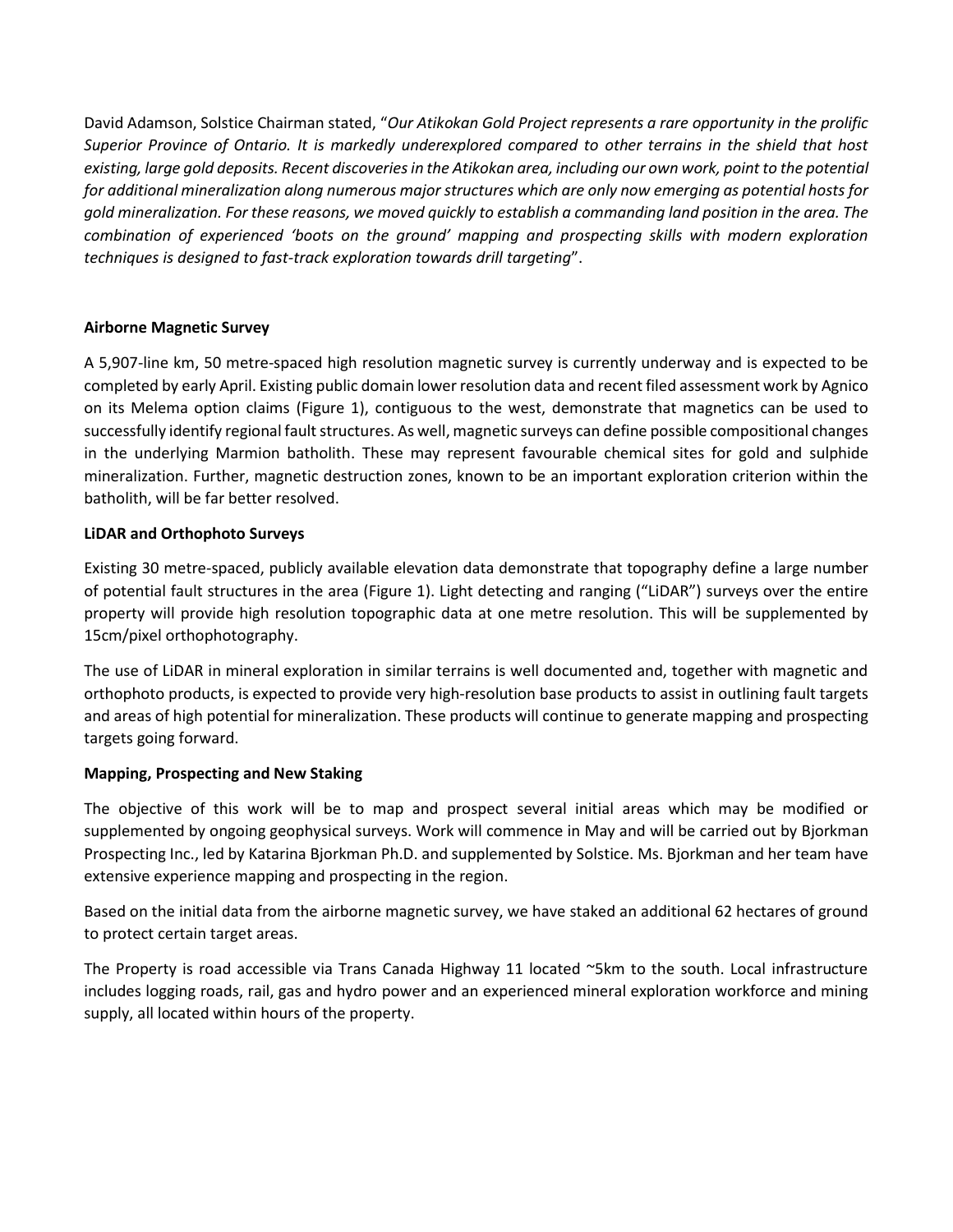

Figure 1. The Atikokan Gold Project showing 85<sup>th</sup> percentile gold and silver lake sediment assays<sup>2,3</sup>, key major and minor interpreted fault targets, selected third party gold assays from assessment reporting and Agnico's Melema Option property. Background is greyscale DEM topographic base.

#### *<sup>1</sup> Reference to<https://www.agnicoeagle.com/English/operations/reserves-and-resources/default.aspx>*

*<sup>2</sup> MRD043 Lake Sediment and Water Geochemical Data from the Atikokan-Lumby Lake Area, Northwestern Ontario, Dyer, R.D., 1999*

*<sup>3</sup> MRD063 Au and PGE Data, Atikokan Area Lake Sediment Survey - Operation Treasure Hunt, Ontario Geological Survey, 2000*

#### **About Solstice Gold Corp.**

Solstice is a gold-focused exploration company with quality, district-scale projects in established mining regions of Canada. Our total 180 km<sup>2</sup> Red Lake land position is located on the northern extensions of the prolific Red Lake Gold Camp in Ontario. The Red Lake Extension (RLX) Project is approximately 45km from the Red Lake Mine Complex owned by Evolution Mining. The Company is funded for phase one drilling at RLX. Our newly formed 322km<sup>2</sup> Atikokan Gold Project is approximately 23km from the Hammond Reef Gold Project owned by Agnico Eagle Mines Limited and is fully funded for a robust field program in 2022. Our district scale Qaiqtuq Gold Project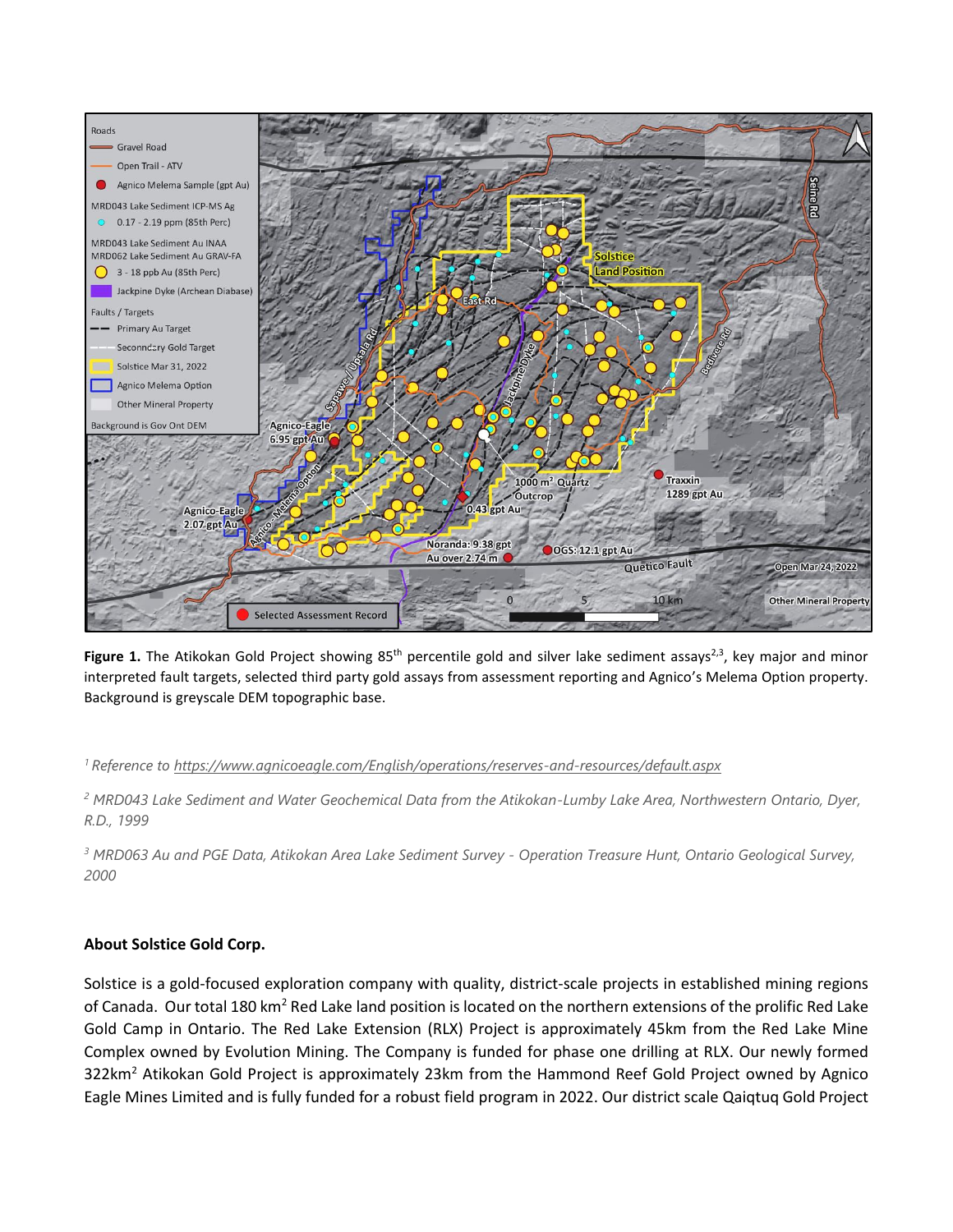which covers 886 km<sup>2</sup> with certain other rights covering an adjacent 683 km<sup>2</sup>, hosts a 10 km<sup>2</sup> gold boulder field and is fully permitted with multiple drill-ready targets. Qaiqtuq is located in Nunavut, Canada, only 26 km from Rankin Inlet and approximately 7 km from the Meliadine gold deposits owned by Agnico Eagle Mines Limited.

Solstice is committed to responsible exploration and development in the communities in which we work. For more details on Solstice Gold, our exploration projects and details on our recently acquired portfolio of projects please see our Corporate Presentation available at [www.solsticegold.com.](http://www.solsticegold.com/)

David Adamson was a co-award winner for the discovery of Battle North Gold Corporation's Bateman Gold deposit and was instrumental in the acquisition of many of the district properties in the Battle North portfolio during his successful 16 years of exploration in the Red Lake.

Sandy Barham, M.Sc., P.Geo., Senior Geologist, is the Qualified Person as defined by NI 43-101 standards responsible for reviewing and approving the technical disclosures of this news release.

## **Neither TSX Venture Exchange nor its Regulation Services Provider (as that term is defined in the policies of the TSX Venture Exchange) accepts responsibility for the adequacy or accuracy of this release.**

#### **On Behalf of Solstice Gold Corp.**

Mike Timmins, Chief Executive Officer

For further information on Solstice Gold Corp., please visit our website at [www.solsticegold.com](http://www.solsticegold.com/) or contact:

Phone: (604) 283-7234

[info@solsticegold.com](mailto:info@solsticegold.com)

#### **Forward-Looking Statements and Additional Cautionary Language**

This news release contains certain forward-looking statements ("FLS") including, but not limited to the Company's plans to start testing targets in 2022 including fully funding a drill program and carrying out field work in Red Lake. FLS can often be identified by forward-looking words such as "approximate or (~)", "emerging", "goal", "plan", "intent", "estimate", "expects", "potential", "scheduled", "may" and "will" or similar words suggesting future outcomes or other expectations, beliefs, plans, objectives, assumptions, intentions or statements about future events or performance. There is also no guarantee that continued exploration at Solstice exploration projects, all of which are at an early stage of exploration, will lead to the discovery of an economic gold deposit. Factors that could cause actual results to differ materially from any FLS include, but are not limited to, the future impacts of the COVID 19 pandemic and government response to such pandemic, the ability of the Company to continue exploration at its projects during the pandemic and the risk of future lack of access to the projects as a result thereof, delays in obtaining or failures to obtain required governmental, environmental or other project approvals, inability to locate source rocks, inflation, changes in exchange rates, fluctuations in commodity prices, delays in the development of projects, regulatory approvals and other factors. FLS are subject to risks, uncertainties and other factors that could cause actual results to differ materially from expected results.

Potential shareholders and prospective investors should be aware that these statements are subject to known and unknown risks, uncertainties and other factors that could cause actual results to differ materially from those suggested by the FLS. Shareholders are cautioned not to place undue reliance on FLS. By their nature FLS involve numerous assumptions, inherent risks and uncertainties, both general and specific, that contribute to the possibility that the predictions, forecasts, projections